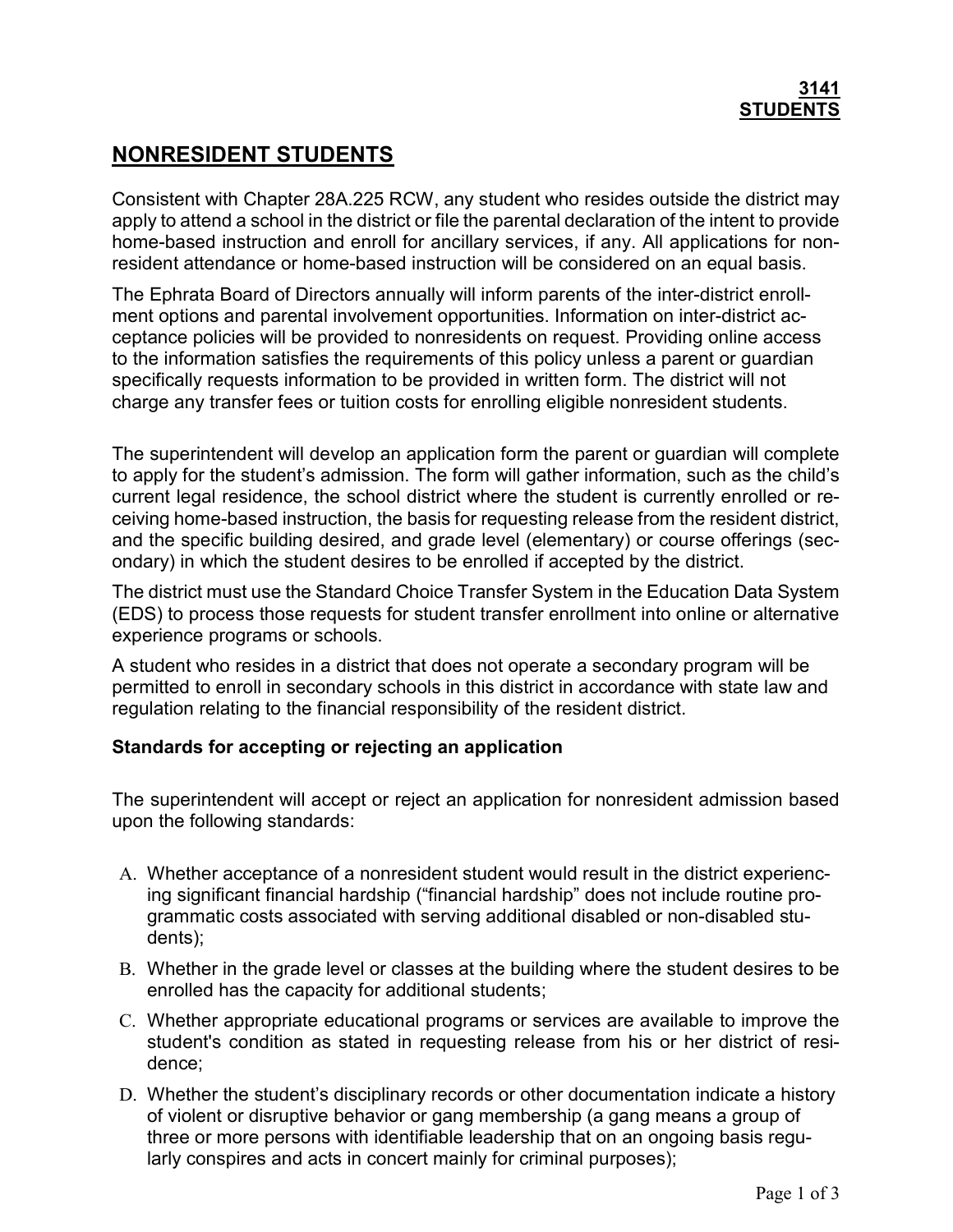- E. Whether the student has been expelled or suspended from a public school for more than ten consecutive days, in which case the student may apply for admission under the district's policy for readmission and reengagement of suspended or expelled students; and;
- F. Whether enrollment of a nonresident student would conflict with a district innovation academy cooperative under RCW 28A.340.080.
- G. Whether the student has repeatedly failed to comply with requirements for participation in an online school program, such as participating in weekly direct contact with the teacher or monthly progress evaluations.

All non-resident students (whether new to the district or having moved out during the school year), upon a condition of acceptance and continued enrollment must agree to and sign the Ephrata School District Choice Student Behavior Contract. Violations of the Behavior Contract may result in revocation of the student's enrollment as specified on the contract. The district will attempt to allow accepted "Choice" students to attend schooling in Ephrata on a continuing basis through graduation, provided he/she continues to comply with all criteria in the Choice Enrollment Contract. Violations may result in revocation of Choice enrollment.

### Admission or denial: Notice of decision and appeal of decision

The superintendent, in a timely manner, will provide all applicants with written notification of the approval or denial of a nonresident student's enrollment application. If the student is to be admitted, the superintendent or the superintendent's designee will notify the resident district and make necessary arrangements for the transfer of student records.

If the application is denied, the superintendent will notify the parent or guardian in writing within 45 days from receipt of the parent's application. The parent or guardian may appeal the denial to the district's superintendent or designee. Within five business days of receipt of the parent's appeal submission, the superintendent or designee will provide the parent with a written notification of the final appeal decision to either grant or deny the student's admittance into the district. The notification will include the reason(s) for denial and inform the parent or guardian of their right to appeal the district's denial decision to the Superintendent of Public Instruction or his or her designee as detailed in RCW 28A.225.230.

#### Children of full-time employees

- 1. Pursuant to RCW 28A.225.225, a nonresident student who is the child of a full-time certificated or classified employee will be permitted to enroll:
	- a. At the school where the employee is assigned;
	- b. At a school forming the district's kindergarten through twelfth grade continuum, which includes the school where the employee is assigned; the student remains enrolled until he or she completes schooling; or
	- c. At a school in the district that provides early intervention services pursuant to RCW 28A.155.065 and/or preschool services pursuant to RCW 28A.155.070, if the student is eligible for such services.

2. The district may reject the application of a student who is the child of a full-time employee if: